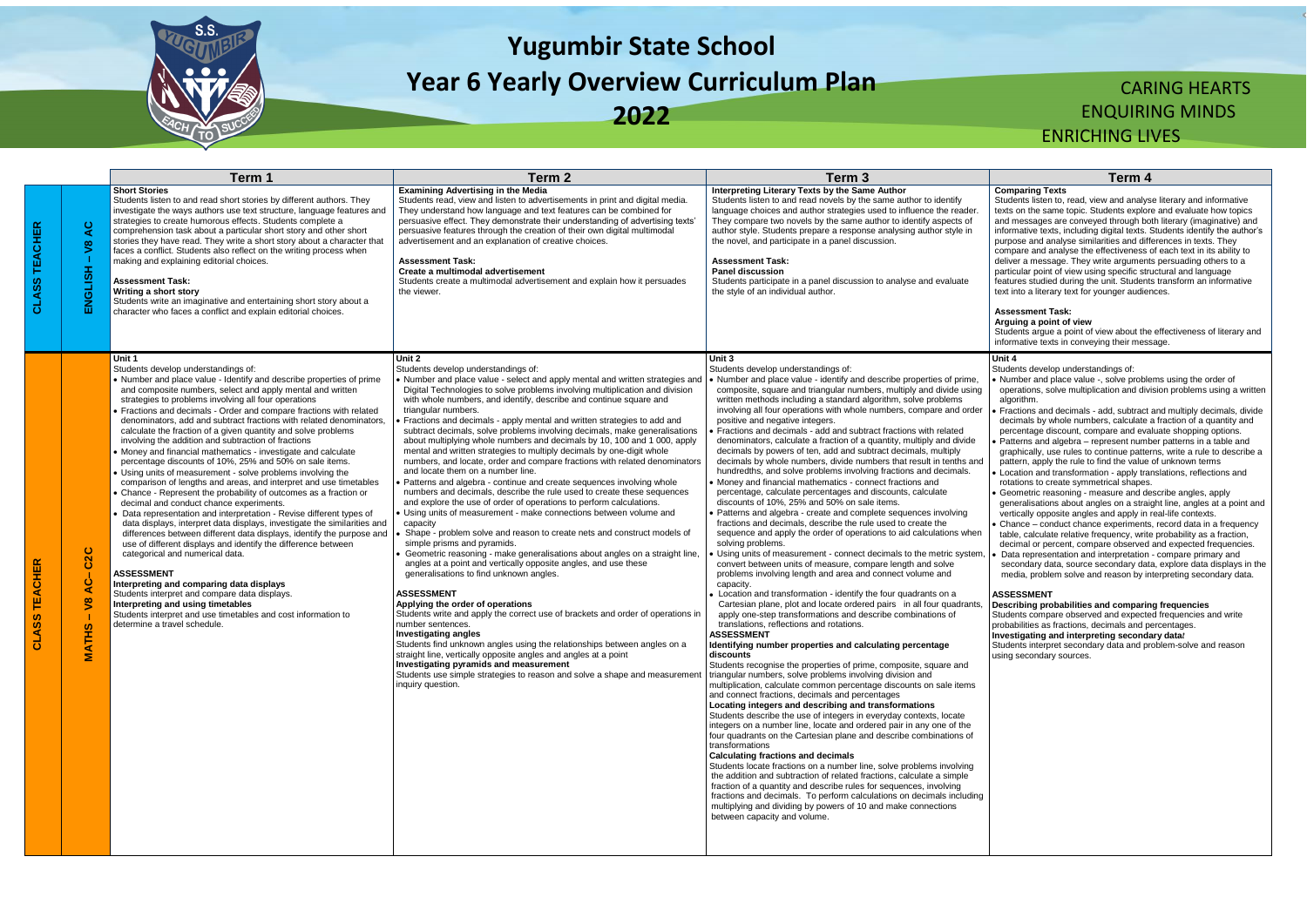## **Life on Earth**

Students explore the environmental conditions that affect the growth and survival of living things. They use simulations to plan and conduct fair tests and analyse the results of these tests. Students pose questions, plan and conduct investigations into the environmental factors that affect the growth of living things. They gather, record and interpret observations relating to their investigations. Students consider human impact on the environment and how science knowledge can be used to inform personal and community decisions. They recommend actions to develop environments for native plants and animals.

#### **Unit 4: Investigating mouldy bread**

Students develop an investigable question and design an investigation into simple cause-and-effect relationships including identifying variables to be changed and measured and potential safety risks. They collect, organise and interpret data to identify environmental factors that contribute to mould growth in bread and explain how scientific knowledge helps to solve problems.

|                                                                              |                                                  | Term 1                                                                                                                                                                                                                                                                                                                                                                                                                                                                                                                                                                                                                                                                                                                                                                                                                                                                                                                                                                                                                                                                                                                                                                                                                                                                                                                                                                                                                                                                                                                                                                                                                                                                                                                                                                                                                                                             |                                                                                | Term <sub>2</sub>                                                                                                                                                                                                                                                                                                                                                                                                                                                                                                                                                                                                                                                                                                                                                                                                                                                                                                                                                                                                                                                                                                                                                                                                                                                                                                                                                                                                                                                                                                                                                                                                                                   | Term <sub>3</sub>                                                                                                                                                                                                                                                                                                                                                                                                                                                                                                                                                                                                                                                                                                                                                                                                                                                                                                                                                                                                                                                                                                                                                                                                                                                                                                                                                                                                                                                                                                                                                                                                                                                                                                                                                                                                                                                                                                                                                                                                                                                                                                                                                                                                                                                                                    | Term 4                                                                                                                                                                                                                                                                                                                                                                                                                                                                                                                                                                                                                                                                                                                                                                                                                                                                                                                                                                                                                                                                                                                                                                                                                                                                                                                                                                              |
|------------------------------------------------------------------------------|--------------------------------------------------|--------------------------------------------------------------------------------------------------------------------------------------------------------------------------------------------------------------------------------------------------------------------------------------------------------------------------------------------------------------------------------------------------------------------------------------------------------------------------------------------------------------------------------------------------------------------------------------------------------------------------------------------------------------------------------------------------------------------------------------------------------------------------------------------------------------------------------------------------------------------------------------------------------------------------------------------------------------------------------------------------------------------------------------------------------------------------------------------------------------------------------------------------------------------------------------------------------------------------------------------------------------------------------------------------------------------------------------------------------------------------------------------------------------------------------------------------------------------------------------------------------------------------------------------------------------------------------------------------------------------------------------------------------------------------------------------------------------------------------------------------------------------------------------------------------------------------------------------------------------------|--------------------------------------------------------------------------------|-----------------------------------------------------------------------------------------------------------------------------------------------------------------------------------------------------------------------------------------------------------------------------------------------------------------------------------------------------------------------------------------------------------------------------------------------------------------------------------------------------------------------------------------------------------------------------------------------------------------------------------------------------------------------------------------------------------------------------------------------------------------------------------------------------------------------------------------------------------------------------------------------------------------------------------------------------------------------------------------------------------------------------------------------------------------------------------------------------------------------------------------------------------------------------------------------------------------------------------------------------------------------------------------------------------------------------------------------------------------------------------------------------------------------------------------------------------------------------------------------------------------------------------------------------------------------------------------------------------------------------------------------------|------------------------------------------------------------------------------------------------------------------------------------------------------------------------------------------------------------------------------------------------------------------------------------------------------------------------------------------------------------------------------------------------------------------------------------------------------------------------------------------------------------------------------------------------------------------------------------------------------------------------------------------------------------------------------------------------------------------------------------------------------------------------------------------------------------------------------------------------------------------------------------------------------------------------------------------------------------------------------------------------------------------------------------------------------------------------------------------------------------------------------------------------------------------------------------------------------------------------------------------------------------------------------------------------------------------------------------------------------------------------------------------------------------------------------------------------------------------------------------------------------------------------------------------------------------------------------------------------------------------------------------------------------------------------------------------------------------------------------------------------------------------------------------------------------------------------------------------------------------------------------------------------------------------------------------------------------------------------------------------------------------------------------------------------------------------------------------------------------------------------------------------------------------------------------------------------------------------------------------------------------------------------------------------------------|-------------------------------------------------------------------------------------------------------------------------------------------------------------------------------------------------------------------------------------------------------------------------------------------------------------------------------------------------------------------------------------------------------------------------------------------------------------------------------------------------------------------------------------------------------------------------------------------------------------------------------------------------------------------------------------------------------------------------------------------------------------------------------------------------------------------------------------------------------------------------------------------------------------------------------------------------------------------------------------------------------------------------------------------------------------------------------------------------------------------------------------------------------------------------------------------------------------------------------------------------------------------------------------------------------------------------------------------------------------------------------------|
| ပ<br>ပြ<br><b>TEACHER</b><br>O<br>⋖<br>$\infty$<br>∍<br>CLASS<br>ш<br>CIENCI |                                                  | <b>Making Changes</b><br>Students investigate changes that can be made to materials and how<br>these changes are classified as reversible or irreversible. They plan<br>investigation methods using fair testing to answer questions. Students<br>identify and assess risks, make observations, accurately record data<br>and develop explanations. They suggest improvements, which can be<br>made to their methods to improve investigations. Students explore the<br>effects of reversible and irreversible changes in everyday materials<br>and how this scientific understanding is used to solve problems that<br>directly affect people's lives.<br>Unit 1: Testing change: Reversible or irreversible?<br>Students plan and conduct an investigation into reversible and<br>irreversible changes, including identifying variables to be changed and<br>measured, describing potential safety risks, identifying improvements<br>to methods and constructing texts to communicate ideas, methods and<br>findings                                                                                                                                                                                                                                                                                                                                                                                                                                                                                                                                                                                                                                                                                                                                                                                                                                            | <b>Energy and Electricity</b><br>sustainability.                               | Students investigate electrical circuits as a means of transferring and<br>transforming electricity. They design and construct electrical circuits to make<br>observations, develop explanations and perform specific tasks, using materials<br>and equipment safely. Students explore how energy from a variety of sources<br>can be used to generate electricity and identify energy transformations<br>associated with different methods of electricity production. They identify where<br>scientific understanding and discoveries related to the production and use of<br>electricity have, affected people's lives. They evaluate personal and<br>community decisions related to use of different energy sources and their<br>Unit 2: Analysing energy and electricity<br>Students analyse requirements for the transfer of electricity in a circuit and<br>describe how energy can be transformed from one form to another to generate<br>electricity. Students explain how scientific knowledge is used to assess<br>energy sources selected for a specific purpose.                                                                                                                                                                                                                                                                                                                                                                                                                                                                                                                                                                        | <b>Our Changing World</b><br>Students explore how sudden geological changes and extreme<br>weather events can affect Earth's surface. They consider the effects o<br>earthquakes and volcanoes on the Earth's surface and how<br>communities are affected by these events. They gather, record and<br>interpret data relating to weather and weather events. Students explore<br>the ways in which scientists are assisted by the observations of people<br>from other cultures, including those throughout Asia. Students<br>construct representations of cyclones and evaluate community and<br>personal decisions related to preparation for natural disasters. They<br>investigate how predictions regarding the course of tropical cyclones<br>can be improved by gathering data.<br>Unit 3: Explaining natural events and change<br>Students explain how natural events cause rapid changes to the<br>Earth's surface and identify contributions to the development of<br>science by people from a range of cultures. They identify how research<br>can improve data.                                                                                                                                                                                                                                                                                                                                                                                                                                                                                                                                                                                                                                                                                                                                                                                                                                                                                                                                                                                                                                                                                                                                                                                                                          | Life on Earth<br>Students explore the environmental cond<br>and survival of living things. They use sin<br>fair tests and analyse the results of these<br>questions, plan and conduct investigation<br>factors that affect the growth of living thir<br>interpret observations relating to their inv<br>human impact on the environment and he<br>used to inform personal and community of<br>actions to develop environments for nativ<br>Unit 4: Investigating mouldy bread<br>Students develop an investigable questic<br>into simple cause-and-effect relationships<br>variables to be changed and measured a<br>collect, organise and interpret data to ide<br>that contribute to mould growth in bread a<br>knowledge helps to solve problems.                                                                                                                                                                                                                                                                                                                                                                                                                                                                                                                                                                                                                                |
| ĸ<br>S.<br>ഗ                                                                 | $\bullet$<br>$\mathbf{\Omega}$<br>G<br>$\infty$  | Unit 1: Australia in the Past<br>Inquiry questions:<br>How have key figures, events and values shaped Australian society, its system of<br>government and citizenship?<br>In this unit, students:<br>examine the key figures, events and ideas that led to Australia's Federation and<br>Constitution<br>recognise the contribution of individuals and groups to the development of Australian<br>society since Federation<br>investigate the key institutions, people and processes of Australia's democratic and<br>legal system<br>locate, collect and interpret information from primary sources<br>sequence information about events and the lives of individuals in chronological order<br>present ideas, findings, viewpoints and conclusions in a range of communication forms<br>that incorporate source materials.<br>Assessment Task<br>To explain the significance of key people, events, institutions and processes to the<br>development of the Australian nation.<br>The assessment will gather evidence of the student's ability to:<br>• explain the significance of Federation and the contribution of individuals towards<br>Federation<br>• explain the causes and effects of Federation on Australian society<br>explain the importance of people, institutions and processes to Australia's democracy<br>and legal system<br>• locate and collect useful data and information from primary and secondary sources<br>examine sources to determine their origin and purpose and to identify different<br>perspectives in the past<br>• sequence information about events, the lives of individuals and selected phenomena in<br>chronological order<br>present ideas, findings, viewpoints and conclusions in a range of communication forms<br>that incorporate source materials, communication conventions and discipline-specific<br>terms. |                                                                                | Unit 5: Making Decision to Benefit my Community<br>Inquiry questions:<br>How can resources be used to benefit individuals, the<br>community and the environment?<br>In this unit, students:<br>• investigate a familiar community or regional economics<br>or business issue that may affect the individual or the<br>local community<br>• examine how the concept of opportunity cost involves<br>choices about the alternative use of resources and the<br>need to consider trade-offs<br>• identify the effect that consumer and financial<br>decisions can have on the individual, the broader<br>community and the environment<br>recognise the reasons businesses exist and the<br>different ways they provide goods and services<br>present ideas, findings, viewpoints and conclusions in<br>a range of communication forms that incorporate<br>source materials, communication conventions and<br>discipline-specific terms.<br><b>Assessment Task</b><br>To explain ways that resources can be used to benefit<br>individuals, the community and the environment.<br>The assessment will gather evidence of the student's<br>ability to:<br>• recognise why choices about the allocation of<br>resources involve trade-offs<br>explain why it is important to be informed when making<br>consumer and financial decisions<br>• identify the purpose of business and recognise the<br>different ways that businesses choose to provide goods<br>and services<br>• present ideas, findings, viewpoints and conclusions in a<br>range of communication forms that incorporate<br>communication conventions and discipline-specific<br>terms. | Unit 2: Australians as Citizens<br>Inquiry questions:<br>What does it mean to be an Australian citizen?<br>How have experiences of democracy and citizenship differed between<br>groups over time and place, including those from and in Asia?<br>In this unit, students:<br>• recognise the responsibilities of electors and representatives in<br>Australia's democracy<br>consider the shared values, right and responsibilities of Australian<br>citizenship and obligations that people may have as global citizens<br>• identify different points of view and solutions to an issue<br>• generate alternative responses to an issue, use criteria to make<br>decisions and identify the advantages and disadvantages of<br>preferring one decision over others<br>examine continuities and changes in the experiences of Australian<br>democracy and citizenship, including the status and rights of<br>Aboriginal and Torres Strait Islander Peoples, women and children<br>• investigate stories of groups of people who migrated to Australia<br>since Federation<br>sequence information about events and represent time by creating<br>timelines<br>present ideas, findings, viewpoints and conclusions in a range of<br>communication forms that incorporate source materials.<br><b>Assessment Task</b><br>To investigate the rights and responsibilities of Australian citizens<br>today, and the experiences of Australian democracy and citizenship for<br>different groups in the past.<br>The assessment will gather evidence of the student's ability to:<br>• identify and describe continuities and changes for different groups in<br>the past<br>compare the experiences of different people in the past<br>describe the rights and responsibilities of Australian citizens and the<br>obligations they may have as global citizens<br>explain different views on how to respond to an issue or challenge<br>generate alternative responses to an issue, use criteria to make<br>decisions and identify the advantages and disadvantages of<br>preferring one decision over others<br>present ideas, findings, viewpoints and conclusions in a range of<br>communication forms that incorporate source materials,<br>communication conventions and discipline-specific terms. | Unit 3: Australia in a Diverse World<br>Inquiry questions:<br>How do places, people and cultures diffe<br>In this unit, students:<br>• examine the geographical diversity of<br>location of its major countries in relati<br>• investigate differences in the econom<br>characteristics of countries across the<br>• consider the world's cultural diversity,<br>indigenous peoples<br>• identify Australia's connections with of<br>• organise and represent data in large-<br>appropriate conventions<br>• interpret data to identify, describe and<br>patterns and trends in the diverse cha<br>• present ideas, findings, viewpoints are<br>communication forms that incorporate<br>communication conventions and disc<br><b>Assessment Task</b><br>To demonstrate an understanding of the<br>representing and interpreting data and ir<br>forms.<br>The assessment will gather evidence of<br>• describe, compare and explain the div<br>different places in different locations fi<br>· describe how people, places, commur<br>diverse<br>• interpret data to identify, describe and<br>patterns and trends, and to infer relati<br>evidence to draw conclusions<br>• organise and represent data in a rang<br>and small-scale maps, using appropria<br>present ideas, findings, viewpoints an<br>communication forms that incorporate<br>communication conventions and disci |
| <b>TEACHER</b><br>CLASS                                                      | $\circ$<br>ပ္ပ<br>Ο<br>$\infty$<br>Ξ.<br>ш<br>x. | Who Influences Me/<br>Students explain the influence of people and places on identities. They<br>explore how important people in their lives and the media can influence<br>health behaviour. Students examine influences on health behaviour<br>and construct a health message for their peers.<br>Assignment/Project<br>Students investigate role models and their influence on health<br>behaviours. They apply a problem-solving process to create a health<br>message for their peers.<br>The assessment will gather evidence of the student's ability to:<br>explain the influence of people and places on identities<br>access and interpret health information<br>apply problem-solving skills to enhance their own and others' health,<br>safety and wellbeing.                                                                                                                                                                                                                                                                                                                                                                                                                                                                                                                                                                                                                                                                                                                                                                                                                                                                                                                                                                                                                                                                                           | Let's All Be Active<br>Assignment/Project<br>wellbeing<br>safety and wellbeing | Students investigate how physical activity creates opportunities for different<br>groups to work together. Students identify how physical activity contributes to<br>individual and community wellbeing. Students collect information on physical<br>activity participation in their school setting and explore how technology can<br>support participation in physical activity.<br>Students identify the significance of physical activity to health and wellbeing.<br>They describe their own contribution to safety and wellbeing and how<br>physical activity supports community wellbeing and cultural understanding.<br>The assessment will gather evidence of the student's ability to:<br>describe the significance of physical activity participation to health and<br>describe their own and others' contributions to health, physical activity,<br>examine how physical activity, celebrating diversity and connecting to the<br>environment supports community wellbeing and cultural understanding.                                                                                                                                                                                                                                                                                                                                                                                                                                                                                                                                                                                                                                   | <b>What Am I Drinking?</b><br>Students explore drink products that contribute to health and wellbeing.<br>They focus on investigating a variety of drink options including soft<br>drinks, energy drinks and fruit juice, and the effects they have on the<br>body. Students examine available alternatives to various drink options.<br><b>Supervised assessment</b><br>Students describe their own and others' contribution to health and<br>wellbeing. Students access and interpret health information, and to<br>apply decision-making skills to enhance their own and others' health<br>and wellbeing.<br>The assessment will gather evidence of the student's ability to:<br>describe their own and others' contributions to health and<br>wellbeing<br>access and interpret health information and apply decision-making<br>skills to enhance their own and others' health and wellbeing.                                                                                                                                                                                                                                                                                                                                                                                                                                                                                                                                                                                                                                                                                                                                                                                                                                                                                                                                                                                                                                                                                                                                                                                                                                                                                                                                                                                                    | <b>Transitioning</b><br>Students explore the feelings, challenge<br>making the transition to secondary scho<br>assist them in making a smooth transitio<br>Research<br>Students investigate developmental cha<br>explain the influence of people and place<br>transition to secondary school. Students<br>emotions and discuss factors that influer<br>new situations.<br>The assessment will gather evidence of<br>recognise the influence of emotions<br>factors that influence how people int<br>$\bullet$<br>investigate developmental changes<br>explain the influence of people and place                                                                                                                                                                                                                                                                                                                                                                                                                                                                                                                                                                                                                                                                                                                                                                                     |

#### **Unit 3: Australia in a Diverse World**

#### Inquiry questions:

*How do places, people and cultures differ across the world?* In this unit, students:

- examine the geographical diversity of the Asia region and the location of its major countries in relation to Australia
- investigate differences in the economic, demographic and social characteristics of countries across the world
- consider the world's cultural diversity, including that of its indigenous peoples
- identify Australia's connections with other countries
- organise and represent data in large- and small-scale maps using appropriate conventions
- interpret data to identify, describe and compare distributions, patterns and trends in the diverse characteristics of places
- present ideas, findings, viewpoints and conclusions in a range of communication forms that incorporate source materials, mapping, communication conventions and discipline-specific terms.

#### **Assessment Task**

To demonstrate an understanding of the diversity of places by representing and interpreting data and information in a variety of forms.

- The assessment will gather evidence of the student's ability to: • describe, compare and explain the diverse characteristics of
- different places in different locations from local to global scales
- describe how people, places, communities and environments are diverse
- interpret data to identify, describe and compare distributions, patterns and trends, and to infer relationships, and evaluate evidence to draw conclusions
- organise and represent data in a range of formats, including largeand small-scale maps, using appropriate conventions
- present ideas, findings, viewpoints and conclusions in a range of communication forms that incorporate source materials, mapping, communication conventions and discipline-specific terms.

#### **Transitioning**

Students explore the feelings, challenges and issues associated with making the transition to secondary school. They devise strategies to assist them in making a smooth transition.

#### **Research**

Students investigate developmental changes and transitions, and explain the influence of people and places on identities as they transition to secondary school. Students recognise the influence of emotions and discuss factors that influence how people interact in new situations.

The assessment will gather evidence of the student's ability to:

- recognise the influence of emotions on behaviours and discuss factors that influence how people interact
- investigate developmental changes and transitions
- explain the influence of people and places on identities.